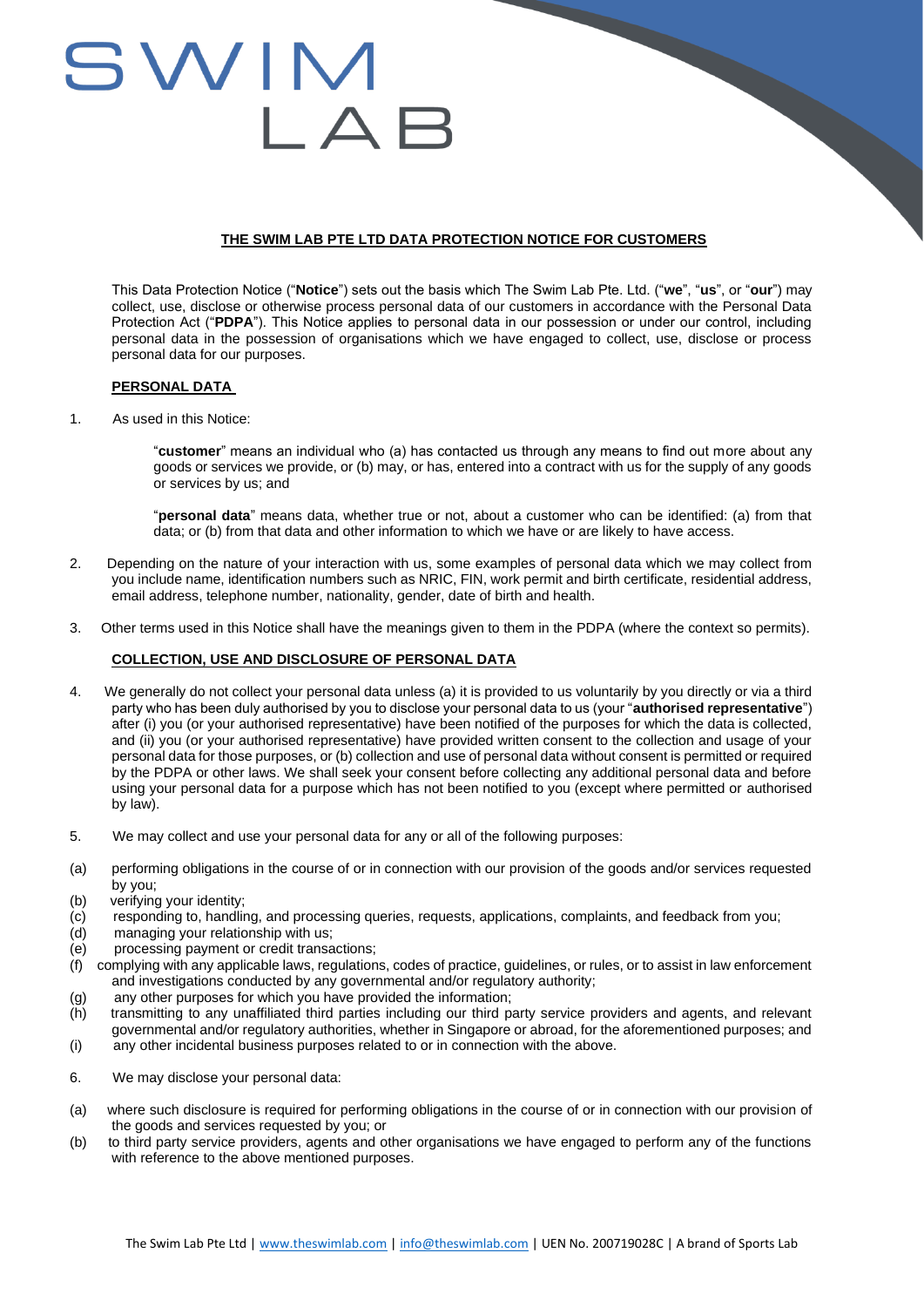# WIN

7. The purposes listed in the above clauses may continue to apply even in situations where your relationship with us (for example, pursuant to your employment contract should you be hired) has been terminated or altered in any way, for a reasonable period thereafter (including, where applicable, a period to enable us to enforce our rights under a contract with you).

### **WITHDRAWING YOUR CONSENT**

- 8. The consent that you provide for the collection, use and disclosure of your personal data will remain valid until such time it is being withdrawn by you in writing. You may withdraw consent and request us to stop collecting, using and/or disclosing your personal data for any or all of the purposes listed above by submitting your request in writing or via email to our Data Protection Officer at the contact details provided below.
- 9. Upon receipt of your written request to withdraw your consent, we may require reasonable time (depending on the complexity of the request and its impact on our relationship with you) for your request to be processed and for us to notify you of the consequences of us acceding to the same, including any legal consequences which may affect your rights and liabilities to us. In general, we shall seek to process your request within five (5) business days of receiving it.
- 10. Whilst we respect your decision to withdraw your consent, please note that depending on the nature and scope of your request, we may not be in a position to continue providing our goods or services to you and we shall, in such circumstances, notify you before completing the processing of your request. Should you decide to cancel your withdrawal of consent, please inform us in writing in the manner described in clause 8 above.
- 11. Please note that withdrawing consent does not affect our right to continue to collect, use and disclose personal data where such collection, use and disclose without consent is permitted or required under applicable laws.

# **ACCESS TO AND CORRECTION OF PERSONAL DATA**

- 12. If you wish to make (a) an access request for access to a copy of the personal data which we hold about you or information about the ways in which we use or disclose your personal data, or (b) a correction request to correct or update any of your personal data which we hold about you, you may submit your request in writing or via email to our Data Protection Officer at the contact details provided below.
- 13. Please note that a reasonable fee may be charged for an access request. If so, we will inform you of the fee before processing your request.
- 14. We will respond to your request as soon as reasonably possible. In general, our response will be within five (5) business days. Should we not be able to respond to your request within thirty (30) days after receiving your request, we will inform you in writing within thirty (30) days of the time by which we will be able to respond to your request. If we are unable to provide you with any personal data or to make a correction requested by you, we shall generally inform you of the reasons why we are unable to do so (except where we are not required to do so under the PDPA).

# **PROTECTION OF PERSONAL DATA**

- 15. To safeguard your personal data from unauthorised access, collection, use, disclosure, copying, modification, disposal or similar risks, we have introduced appropriate administrative, physical and technical measures such as up-to-date antivirus protection, use of privacy filters, and disclosing personal data both internally and to our authorised third party service providers and agents only on a need-to-know basis.
- 16. You should be aware, however, that no method of transmission over the Internet or method of electronic storage is completely secure. While security cannot be guaranteed, we strive to protect the security of your information and are constantly reviewing and enhancing our information security measures.

# **ACCURACY OF PERSONAL DATA**

17. We generally rely on personal data provided by you (or your authorised representative). In order to ensure that your personal data is current, complete and accurate, please update us if there are changes to your personal data by informing our Data Protection Officer in writing or via email at the contact details provided below.

### **RETENTION OF PERSONAL DATA**

18. We may retain your personal data for as long as it is necessary to fulfil the purpose for which it was collected, or as required or permitted by applicable laws.